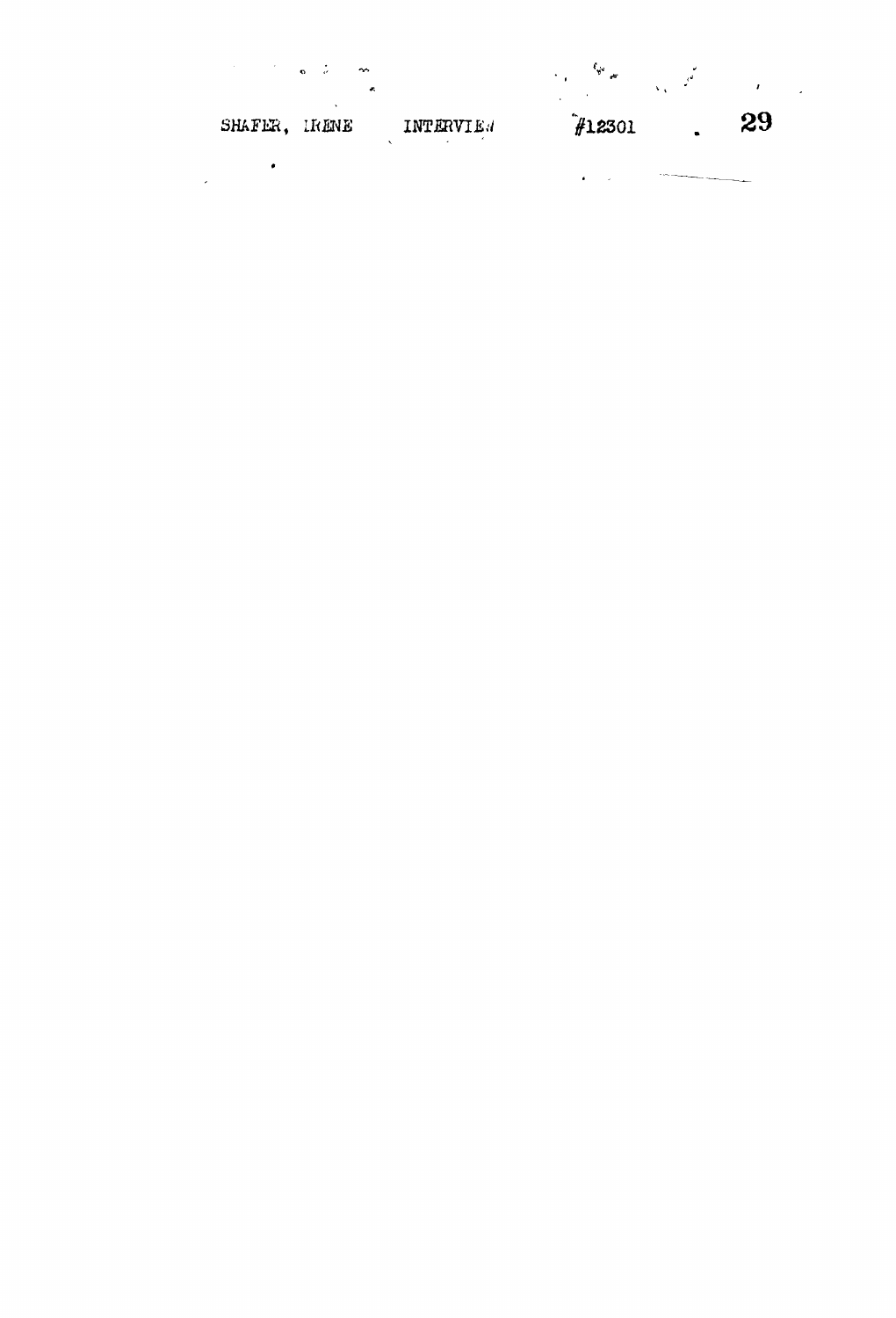SHAFER, IRENE ISSOL INTERVIEW. 12301

•Tannie Lea Burns, Investigator *;\** December <sup>1</sup>, 1937

> Interview with Mrs. Irene Shafer, Route 1, Baxter Springs, Kansas. Quapaw Indian.

My father, Abraham Dardene, a Quapaw, was born in Texas in 1850.

My mother, Margaret Lemons, was- born, in North Carolina  $1851.$ 

My father was a graduate of the Texas University and came with his parents when a young man to the vicinity of Pine Bluff, •Kansas.

I was born August 29, 1875, and my brother Abraham, who .ves with me ,here;was born August 15, 1880.

**r**  $\mathbf{r}$   $\mathbf{r}$   $\mathbf{r}$   $\mathbf{r}$   $\mathbf{r}$   $\mathbf{r}$   $\mathbf{r}$   $\mathbf{r}$   $\mathbf{r}$   $\mathbf{r}$   $\mathbf{r}$   $\mathbf{r}$   $\mathbf{r}$   $\mathbf{r}$   $\mathbf{r}$   $\mathbf{r}$   $\mathbf{r}$   $\mathbf{r}$   $\mathbf{r}$   $\mathbf{r}$   $\mathbf{r}$   $\mathbf{r}$   $\mathbf{r}$   $\mathbf{r}$   $\$ 

The Move to the Indian Territory

were doing to the control of the control of the control of the control of the control of the control of the control of the control of the control of the control of the control of the control of the control of the control o

My grandfather had continued to live here after his kins-**My grandfather bad continued to live here after his kins**men and tribesmen had left Pine Bluff for the Indian country **men and tribesmen had left Fine Bluff for the Indian country '** put of course Grandfather heard from his family and they had **aut of course Grandfather heard from his family and they had** always visited him and he knew where they were and how they **always visited him and he knew where they were and how they** were doing.

**Grandfather had refused to consider leaving and it was** lot until in the early '90's at the time that they were living in the Quapaw Nation, that the tribe sent some of their people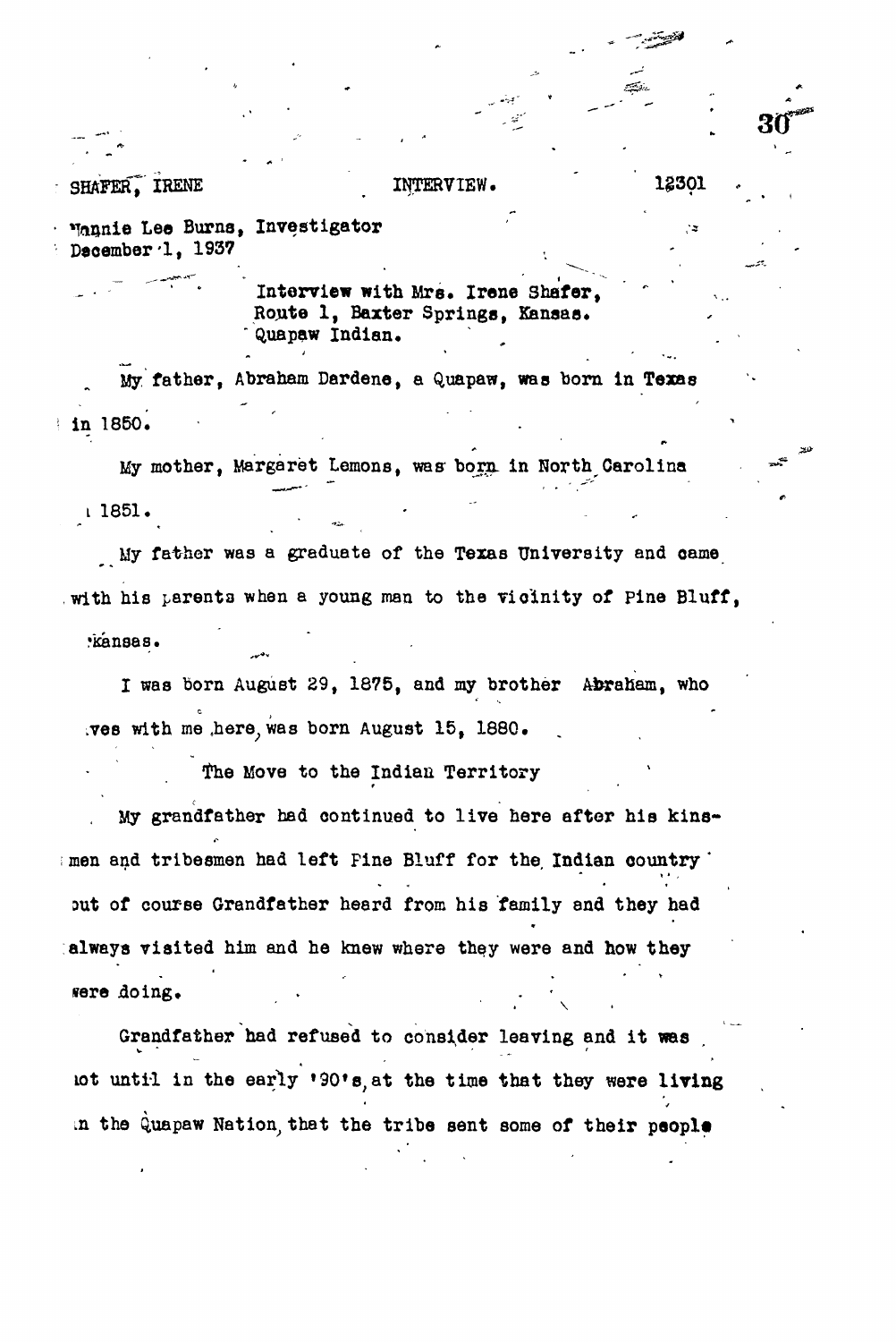**IRENE IRENE INTERVIEW.** 12301

Isee us.

,

**31**

from here to their kinsmen who were living in the Osage Nation and to Pine Bluff, to try to get these people to come to the Indian country so that they could share in the leffd in this new country. It was at this time that Father and some of our people decided to come here. The Quapaws wanted to increase the size of their tribe. They had been in danger of losing their homes because so many of the Quapaws had left the Quapaw Nation.

 $\frac{1}{2}$ the **Osage** country and Alfonso Valliere came to Pine Bluff to see us.

r

 $\overline{G}$  is home in  $\overline{G}$  has home in  $\overline{G}$  . We have brother  $\overline{G}$ and they made out the deed and together with them he started to Pine Bluff, where they said they would pay him. One of these men was.carrying the.,deed and on the way to town **the** man who was to pay Grandfather jumped out and disappeared Ln the woods and as Grandfather had already delivered the deed he was unable to get his money so they had both the home ind the money.

Among the families to come here were my grandfather and Is family and the families of Ben Dardene, Felix Dardene,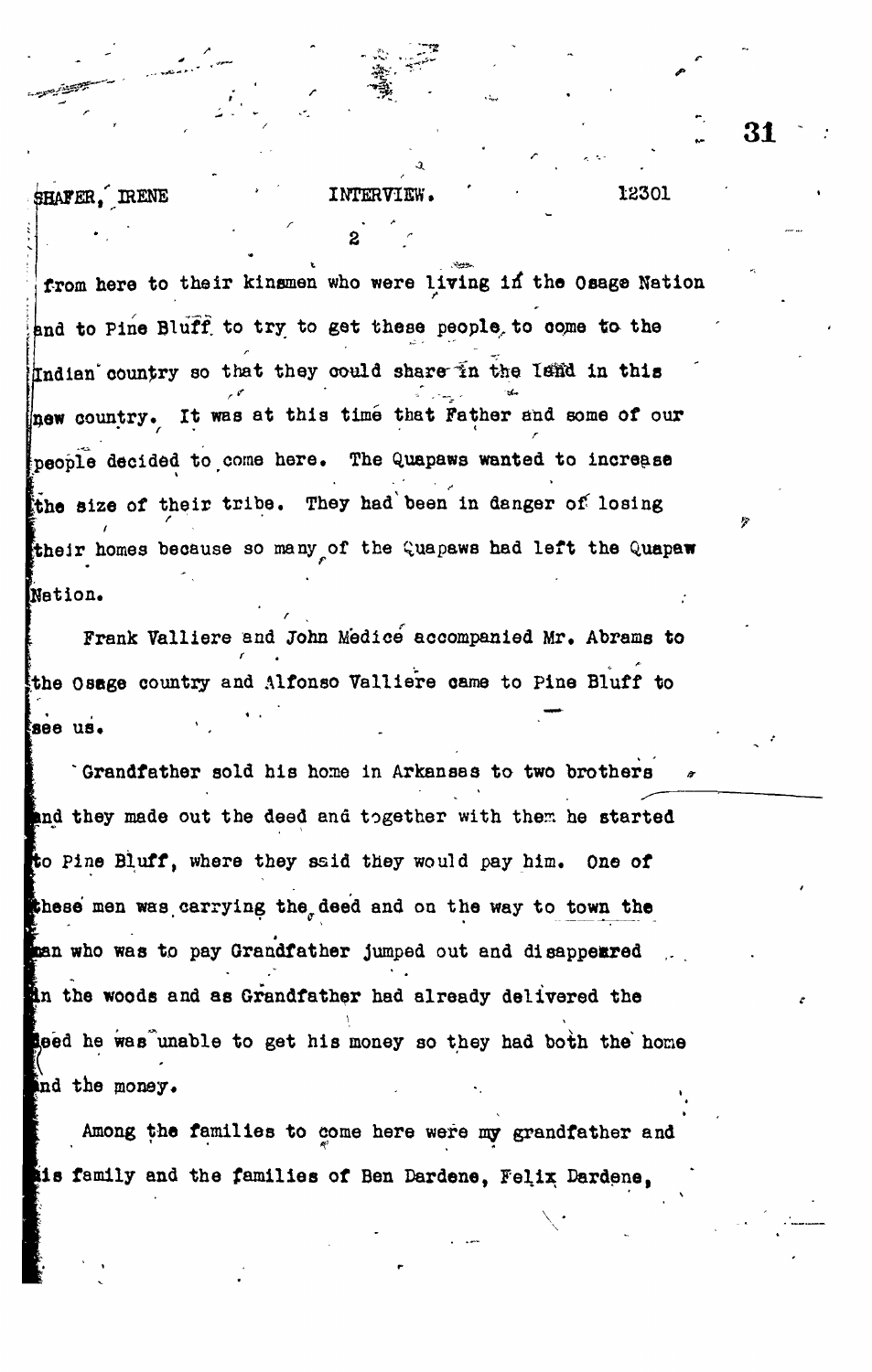### SHAFER, IRENE INTERVIEW. THERY ISSUED OF THE RESIDENCE IS A LOCAL LOCAL CHARGE IS A LOCAL LOCAL CHARGE IS A LOCAL LOCAL CHARGE IS A LOCAL CHARGE IS A LOCAL CHARGE IS A LOCAL CHARGE IS A LOCAL CHARGE IS A LOCAL CHARGE IS A

is the same state of  $\sim$  3.

7

32

 $\left| \begin{array}{ccc} \cdot & \cdot & \cdot & \cdot & \cdot \end{array} \right|$ incrite Menner, the Discuss benjamin causari, and Joe Causari. **I 1.120 "**  $\frac{1}{2}$ 

. Life in the Indian Country

.<br>nt We settled south and a little west of Bayter Springs in the Spring of  $1892.$ 

Here Father built a log house of one room at first; this has burned down.

Life here was very different from what we had been used [to and here we who were larger now had to help with the work end the boys had to farm and to look after the stock, especially.  $\mathbf{t}$  the cows.

We were sent to the Quapaw Mission School; my sister went nd I went as long as I could but Ape, who was younger, would run *\* way and go home every time he got a $\alpha$  chance.  $\sum_{i=1}^n$ 

. The contract of the contract of the contract of the contract of the contract of the contract of the contract of the contract of the contract of the contract of the contract of the contract of the contract of the contrac

When the boys from Wyandotte Mission came to play ball gainst us, I heard Superintendent McCoy tell the cook in the resence of the pupils to fix a big dinner for them and to fill them so full that they would not be able to play ball.

The Old Agency Site

The old Agency Buildings are about south of where we now ive and the only thing that remains is the old cemetery. here are about fifty graves there and some few are marked.

ere are about fifty graves there and some few are marked. .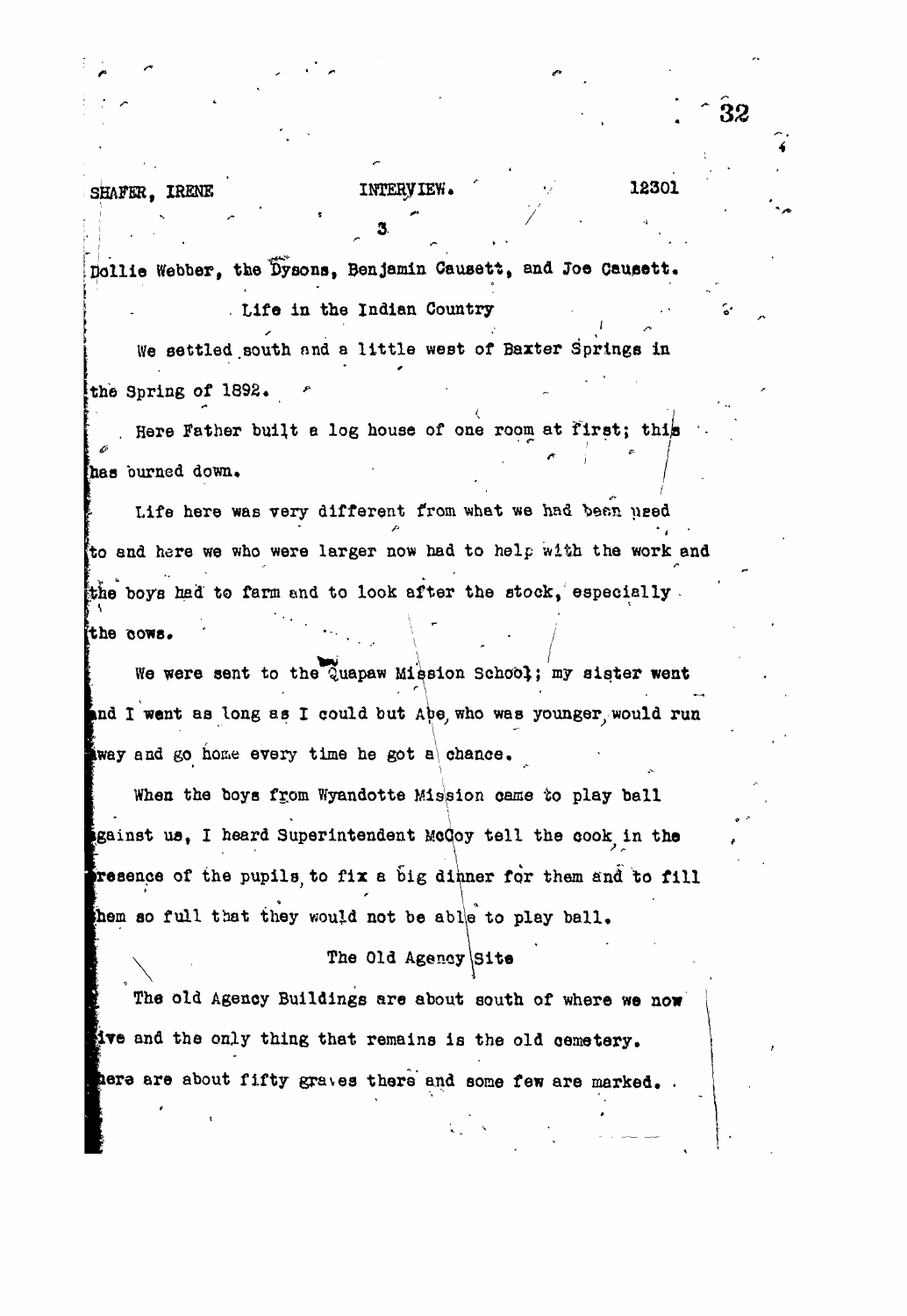## SHAFER, IRENE  $\qquad \qquad \text{INTERVIEW}.$

The cemetery, which is fenced, is still used but is now badly over-grown with blackberry briars.

The storm last year, I think, blew down the last of the old orchard that was there. A cedar troe was still standing there a short time ago. The cemetery is on the same ground as the buildings and was very close to them.

To Frank Valliere was allotted most of the old site where the Government farm and agency buildings were and now the land belongs to Clemons. I think even the lake where we used to go fishing is about filled up.

When the boundary line between Kansas and the Quapaw country was settled it was found that the Mission buildings were on the line and they were moved farther south to just west of Seneca, Missouri, and. most of' the naterial in these buildings was used there.

Marriage

September 23, 1893, I was married to William Shafer who was born and reared in Clarinda, Iowa, and we built a twooom frame house on my land just north of the little mining town of Saint Louis which is as you know east of Picher and went to. live there. Here our children were born and here we lived until

 $\mathbb{R}^3 \otimes \mathbb{R}^3$ 

بهر<br>• <sup>م</sup>ر